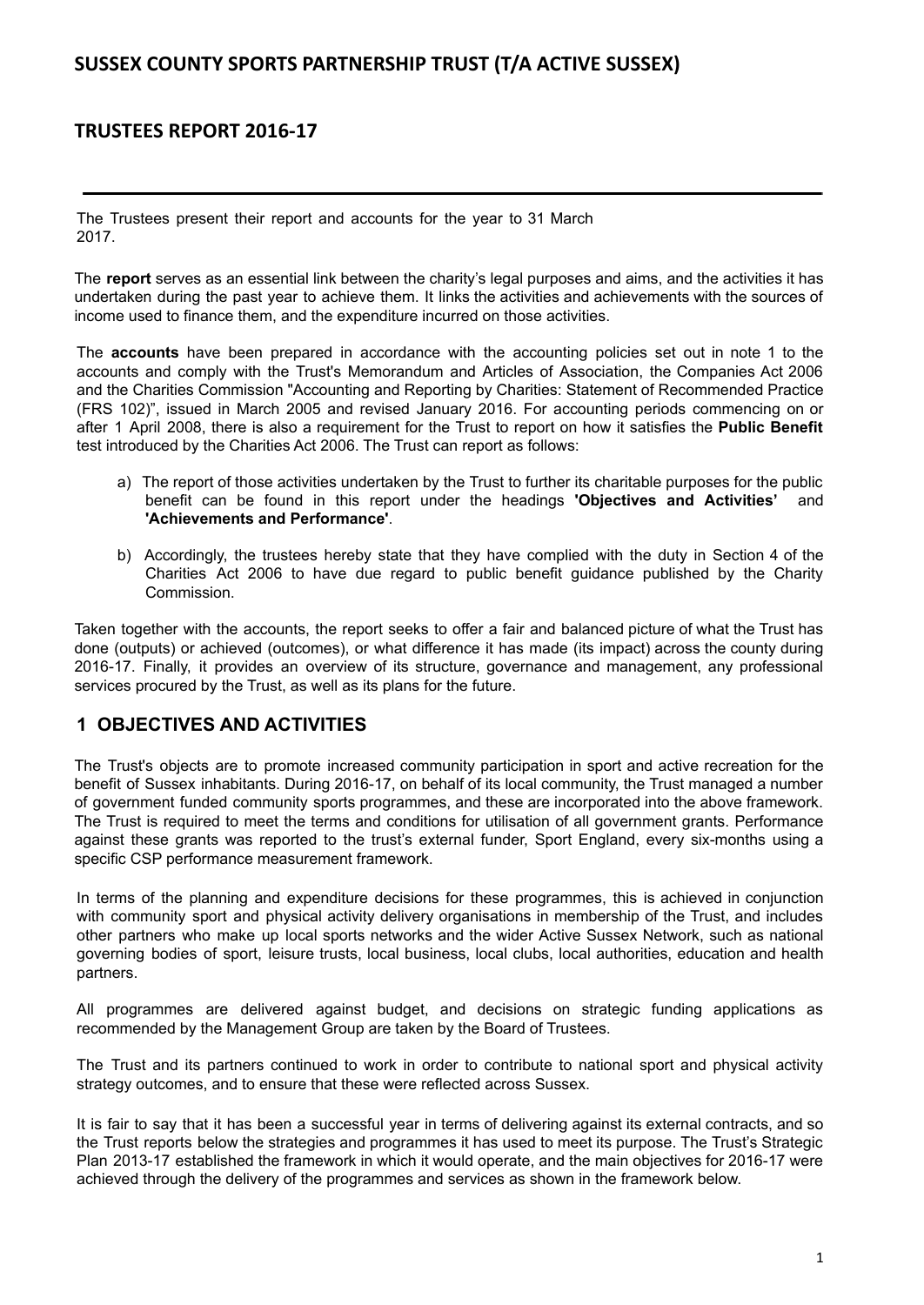

*Fig.1 – SCSPT Strategic Framework 2013-17*

# **2 ACHIEVEMENTS AND PERFORMANCE**

# **Getting People More Active**

During 2016-17, the key measure of sports participation levels continued to be Sport England's Active People Survey (APS), principally focusing on what as referred to as the '1 x 30' indicator. This is defined as the percentage of the adult population (people aged 16 years and over) participating in sport at moderate intensity, for at least 30 minutes for one or more days per week. From APS 10 (October 2015 to October 2016), we are able to report the last three years trend in sports participation in Sussex, compared to regional and national participation rates as follows:

| Percentage of population participating in sport (1 x 30 minutes) |               |                   |                   |
|------------------------------------------------------------------|---------------|-------------------|-------------------|
| Year                                                             | <b>Sussex</b> | <b>South East</b> | <b>Nationally</b> |
| 2016 (APS 10)                                                    | 36.6%         | 38.3%             | 36.1%             |
| 2015 (APS 9)                                                     | 35.8%         | 37.7%             | 35.8%             |
| 2014 (APS 8)                                                     | 36.5%         | 37.6%             | 36.1%             |

Overall, Sussex sport participation has increased by 0.8% since the previous year, and currently stands at 36.6% (0.5% higher than the national rate).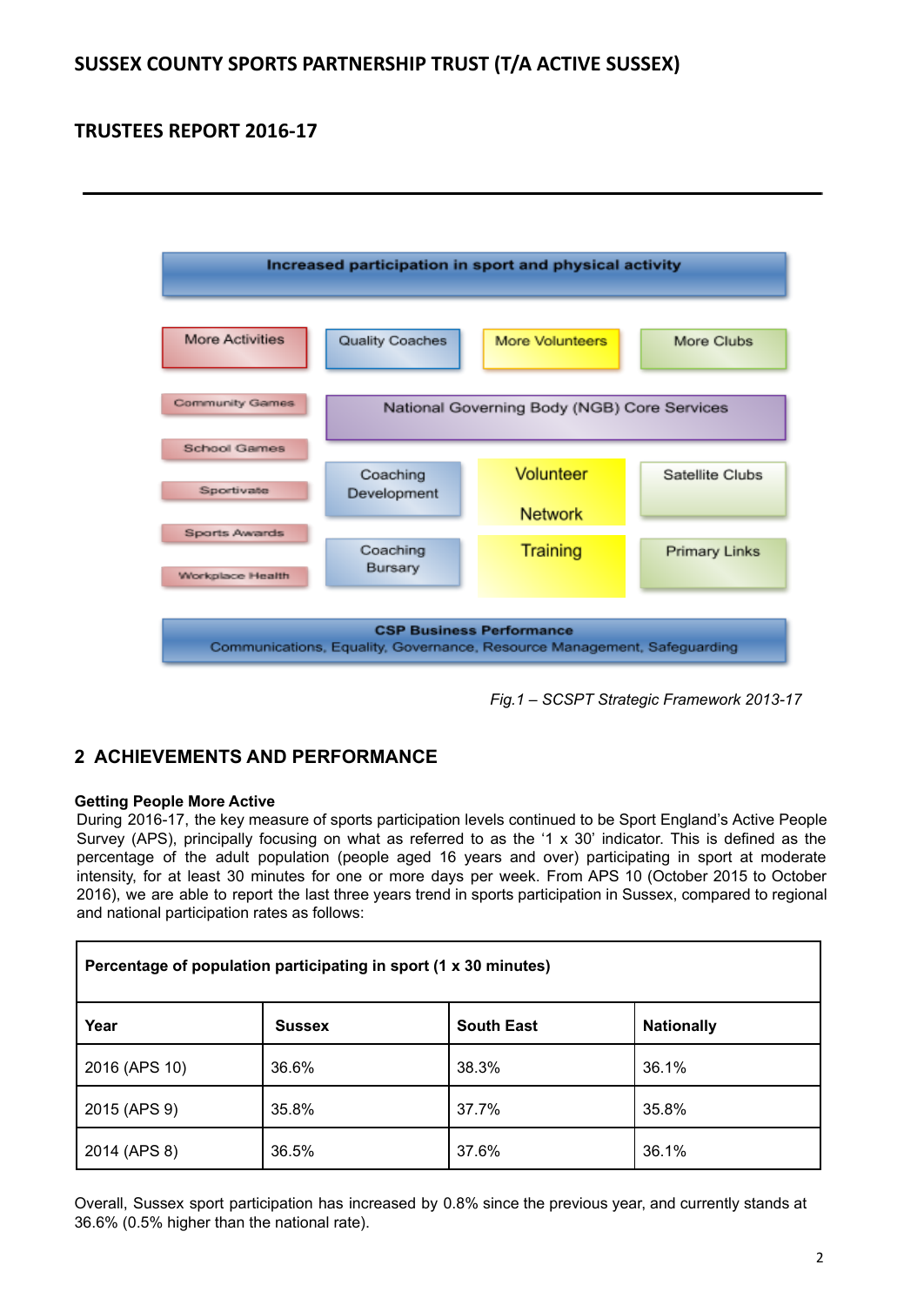# **TRUSTEES REPORT 2016-17**

The Trust has an indirect role in contributing to increased adult sports participation by securing national programme funding for distribution to its local sports delivery partners. Additionally, it has provided sports participation data which helped sports governing bodies and other sports delivery organisations to better understand their target market and demand for a particular activity. This in turn helped to focus investment into specific activities in the right places, at the right times and at an appropriate cost (in order to increase participation levels).

The Trust is required to facilitate increased participation via NGBs and their club infrastructure by helping to ensure that minimum operating standards are in place and that club, coach and volunteer development training /education programmes are offered to clubs that will improve the participant's experience of the activity (and increase the likelihood of them continuing to participate).

## **National Governing Body Core Services**

One of the ways Active Sussex has got more people active and into community sport is by working with National Governing Bodies of Sport (NGBs), as well as other organisations that have been able to share our priorities. 2016-17 was the final year of NGBs' national Whole Sport Plans funded by Sport England. Our focus has been on supporting their local plans particularly in the areas of clubs, coaching, volunteering and via our funded programmes such as Satellite Clubs, Sportivate, Primary Premium and the Sussex School Games. Not all of the 46 funded sports have needed our support and in some instances, we have consciously worked with alternative organisations as well as non-funded NGBs, to meet any local need.

When we reported last year, we said that we would help NGBs by nurturing relations with organisations that can use sport and physical activity to achieve their social or health outcomes. We provided opportunities for NGBs to link to new partners via collaborative projects and strategic groups, input into community funding bids and we organised our Active Sussex Network and annual conference.

The Active Sussex Network is a support mechanism offering continuing professional development opportunities, networking, sharing good practice and increased partnership working.

In our 2016 partner satisfaction survey, NGBs told us that advice and guidance, local knowledge and insight, plus club development support are the highest valued services that we provide them. Some key stats follow:

- NGBs represented 18% of responses in our 2016 partner satisfaction survey
- Net Promoter Score was 71% (no detractors)
- Direct support given to 37 NGB's local plans 13 of whom attended the Active Sussex Network, Conference or NGB Forum
- Highest performance rating by Sport England achieved

## **Investment brought into Sussex for Sport and Physical Activity**

The Trust measures this as non-Sport England income generated. 2016-17 has been a year that has seen its officers begin to embed new business development principles into their everyday activity, and to successfully drive operational efficiencies. Trust developed a suite of services which prepared the ground for modest business expansion and income diversification from April 2016, setting itself a non-grant income and efficiency savings target of £155k for the year. The Trust is pleased to report that the team achieved 97% of the target as at 31 March 2017.

## **Coaching**

Coaching is changing with Active Sussex at the forefront. In 2016-17 Sport England released '*Coaching in an Active Nation - The Coaching Plan for England 2017-21'* with County Sports Partnerships tasked with testing the principles of the plan before whole sector implementation. As a result coaching delivery was very different for Active Sussex in 2016-17.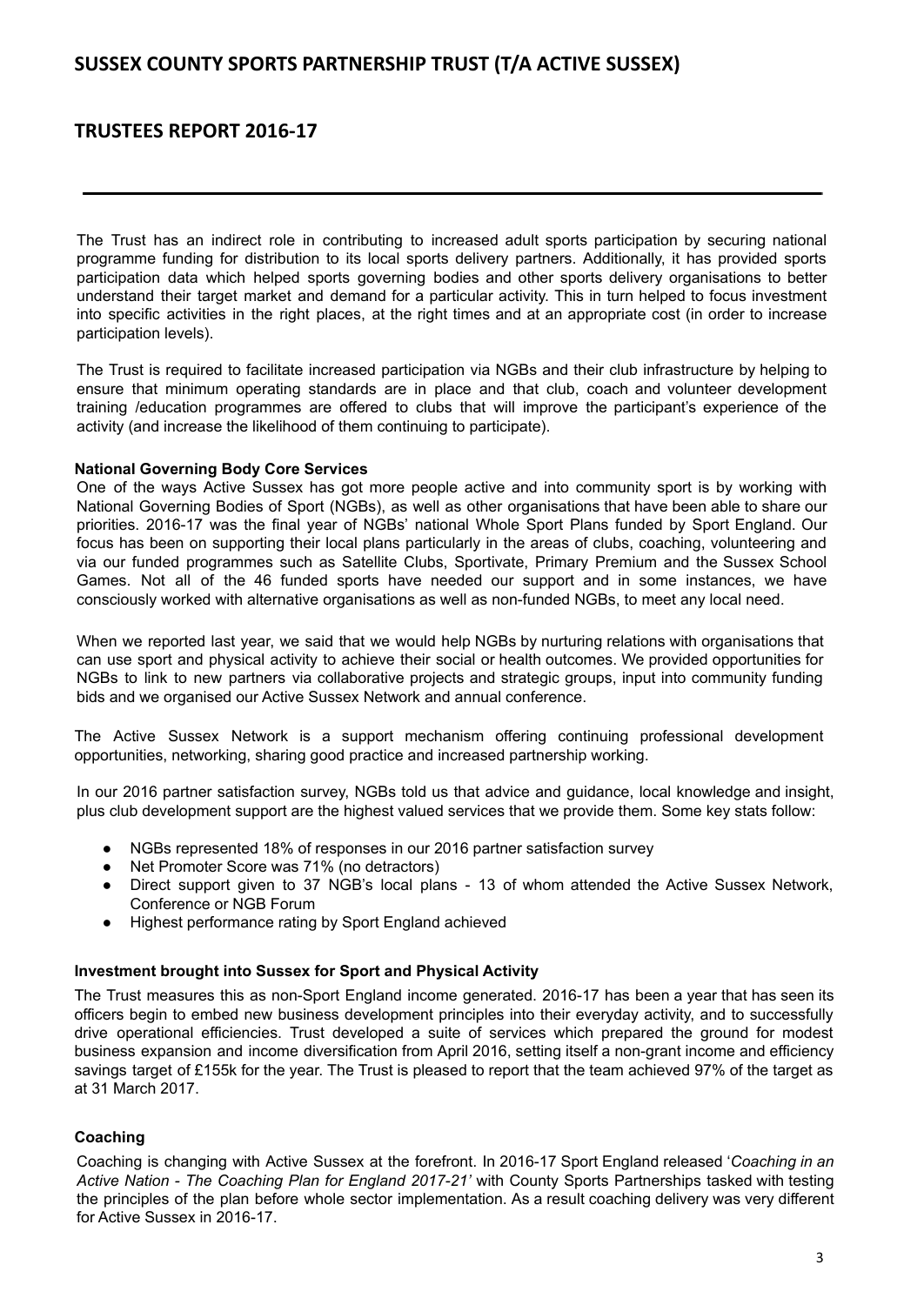# **TRUSTEES REPORT 2016-17**

Active Sussex was tasked with a new approach of shared learning and collaborative working that focused on talent, disability, older people, children and young people and women in coaching, with an even greater importance of testing programme delivery against the new Sport England broader definition of coaching which is *'improving a person's experience of sport and physical activity by providing specialised support and guidance aligned to their individual needs and aspirations'.* Some brief outcomes are noted below:

- 75 female coaches attending the first ever regional Female Coaching Conference delivered in partnership with the Female Coaching Network
- 24 coaches successfully up-skilled through the Active Sussex Coaching Bursary in 2016-17 and delivered projects that tested the principles of the Coaching Plan for England

## **Talent Foundation Programme**

In August 2016, Active Sussex launched an exciting Talent Foundation Programme in partnership with UK Coaching. The programme was aimed at coaches who are already working within a recognised National Governing Body talent pathway. 14 coaches successfully applied to complete the programme and benefitted from working with their own talent Coach Developer and accessing training through a series of interactive workshops.

The programme allowed coaches the opportunity to learn and reflect on their coaching practice, shape a personal development plan and apply new practices into their own setting. Through this blended approach to learning, coaches gained great insight and reflections into their coaching practice and identified areas for further development. A total of 14 coaches were recruited and developed through the inaugural Talent Foundation Programme in Sussex.

## **Volunteering and Community Games**

Volunteering can be seen in every facet of community sport. This year Active Sussex has made huge moves towards a more insight led approach to volunteering, by connecting with new community voluntary sector networks that enable access to inactive participants in sport and physical activity.

For example, the Community Games programme (which gives organisations the chance to organise a sporting event to bring local communities together), is still going strong in Sussex. 16 events took place during 2016-17 with 7720 participants involved in a Community Games event and 378 volunteers engaged. £7700 was raised for local charities and 42 providers have continued to create opportunities for long-term participation.

## **Inclusion**

Over the last year Active Sussex has continued its work with local and national partners, including NGBs, to tackle inactivity levels of those from underrepresented and hard to reach groups. This has been achieved through some targeted project work, as well developing new relationships with non-traditional stakeholders via the **Sussex Disability Sports Network** managed by Active Sussex, which aims to influence change and encourage collaboration. Connections with these new organisations has expanded our reach and understanding of the needs of disabled people of all ages.

During 2016-17, the Sussex Disability Sports Network continued to grow and saw a wider range of partners engaged via associated meetings and events, as well as training opportunities for those supporting people with a disability. The noticeable reach and impact of the network has seen several NGBs setting up steering groups supported by Active Sussex, and bringing funding into the county for developing provision where there is demand.

In terms of projects and events, Sussex was chosen as a priority by several partners over the last year. This included being one of 7 localities to host a local **Wheelpower Primary Sports Camp**, with Active Sussex being the main driver to identify delivery partners and Schools to engage with the event.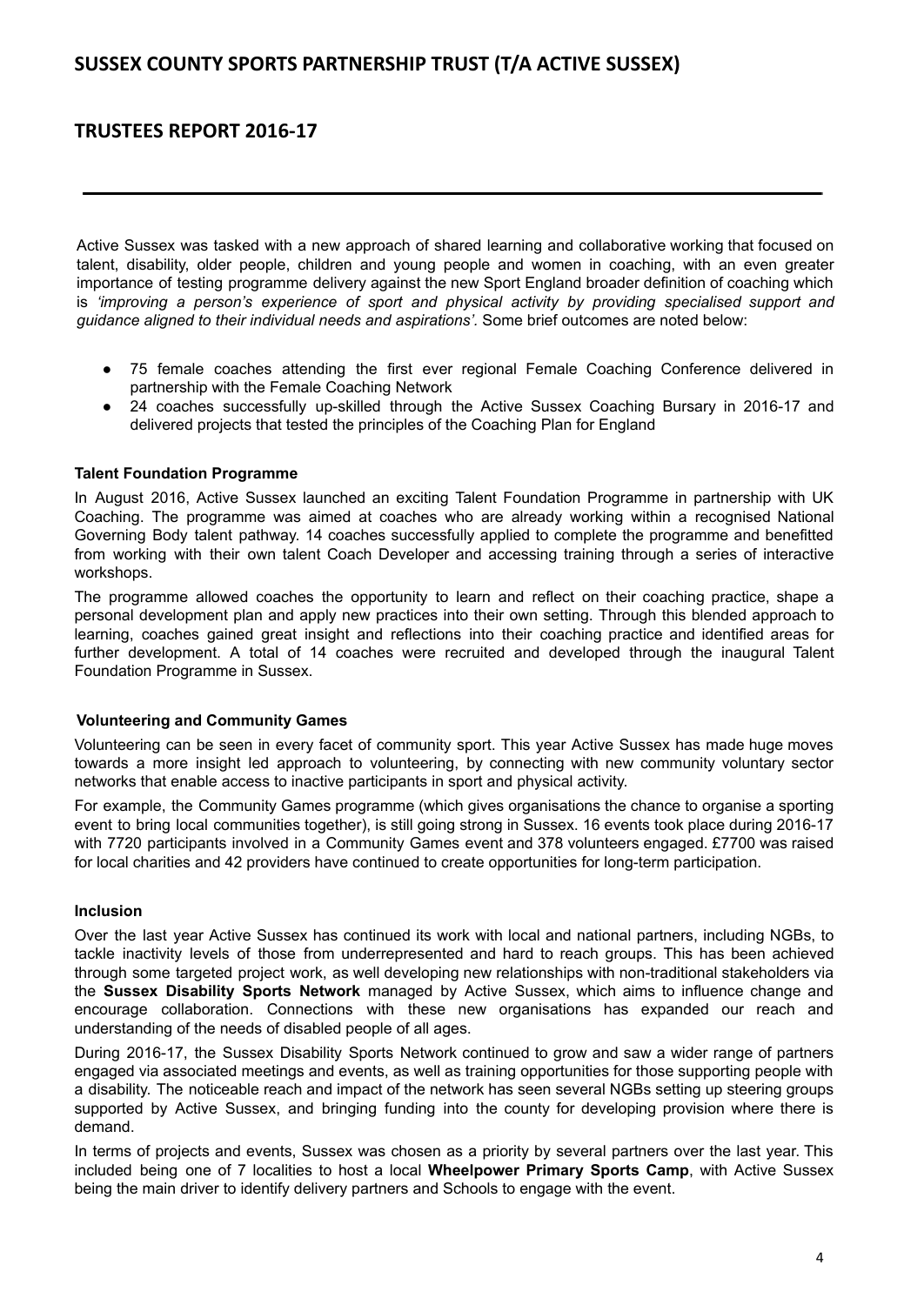# **TRUSTEES REPORT 2016-17**

We also became the project lead for the Spirit of 2012 Rugby project – **Spirit of Brighton 'Try it!'** which is focusing on raising awareness of disability sport, specifically mixed ability rugby and encouraging disabled people to engage with sport on all levels - from playing and volunteering to spectating.

Engaging with female participants, the Trust continued to promote the successful Sport England **This Girl Can** campaign via our network communications. This Girl Can is a national campaign developed by Sport England and a wide range of partnership organisations. It's a celebration of active women up and down the country who are doing their thing no matter how well they do it, how they look or how sweaty they get! Using our very own **'This Girl Can Sussex Ambassador'** to raise the profile of sport and physical activity opportunities for women in Sussex, Active Sussex developed a range of engaging videos and blogs, and promoted local events and national campaigns such as Women Outdoors Week and Women Sports week.

Furthermore, Active Sussex secured funding to deliver a **'This Girl Can Basketball'** project across Sussex. High level coaches delivered the Basketball England Activators Award across 33 secondary school sites in the Eastbourne, Rother and Hastings, and Mid Sussex areas to 14-16 year old female pupils. In all over 400 young female leaders gained the activators award, and in turn with the support of their schools and our coaches delivered sessions to over 500 11-14 year olds within their respective schools. This culminated in inter-school competitions within the three areas organised and led by the newly trained activators, ultimately increased the participants and activators 1 x 30 minute weekly activity levels. External junior club sessions are now established in schools and weekend Community Club sites where previously no provision existed.

Our relationship with local **Public Health** colleagues is establishing well to enable us to influence and promote physical activity as a valuable intervention and ensure that the cost of inactivity is considered at a high level when policy decisions are being made. Through two **Local Summits** at the end of March 2017, the Trust brought together strategic level partners in order to interpret national messages at a local level, to align them with relevant health and wellbeing priorities and to better understand the physical activity and health landscape in Sussex. These were well received by partners, and have formed the basis of a more collaborative approach to investment in the future, in some areas of the county.

Some key outcomes for this work area are noted below:

## **Disability**

- Over 210 members are now part of the Sussex Disability Sport Network (increase of 50 since 2015-16)
- 62 people upskilled via the Sainsbury's Inclusive Community Training Workshops
- 44 people attended the Spirit of Brighton Mixed Ability exhibition match promoting sport for all abilities

## **Female Sport**

- This Girl Can Sussex Ambassador video reach 897 views
- Women in Sport Week 51 website page views
- 3% increase in female participation in Sussex (APS 10) to 34.9% in 2016

## **Physical Activity & Health**

- Health colleagues presenting at Active Sussex network events
- Involved in the Public Health England GP Clinical Champion Training to highlight physical activity pathways
- Representation on strategic Local Authority health groups to raise the profile of sport & physical activity
- Strengthened relations with Public Health colleagues and sharing of best practice through Active Sussex network events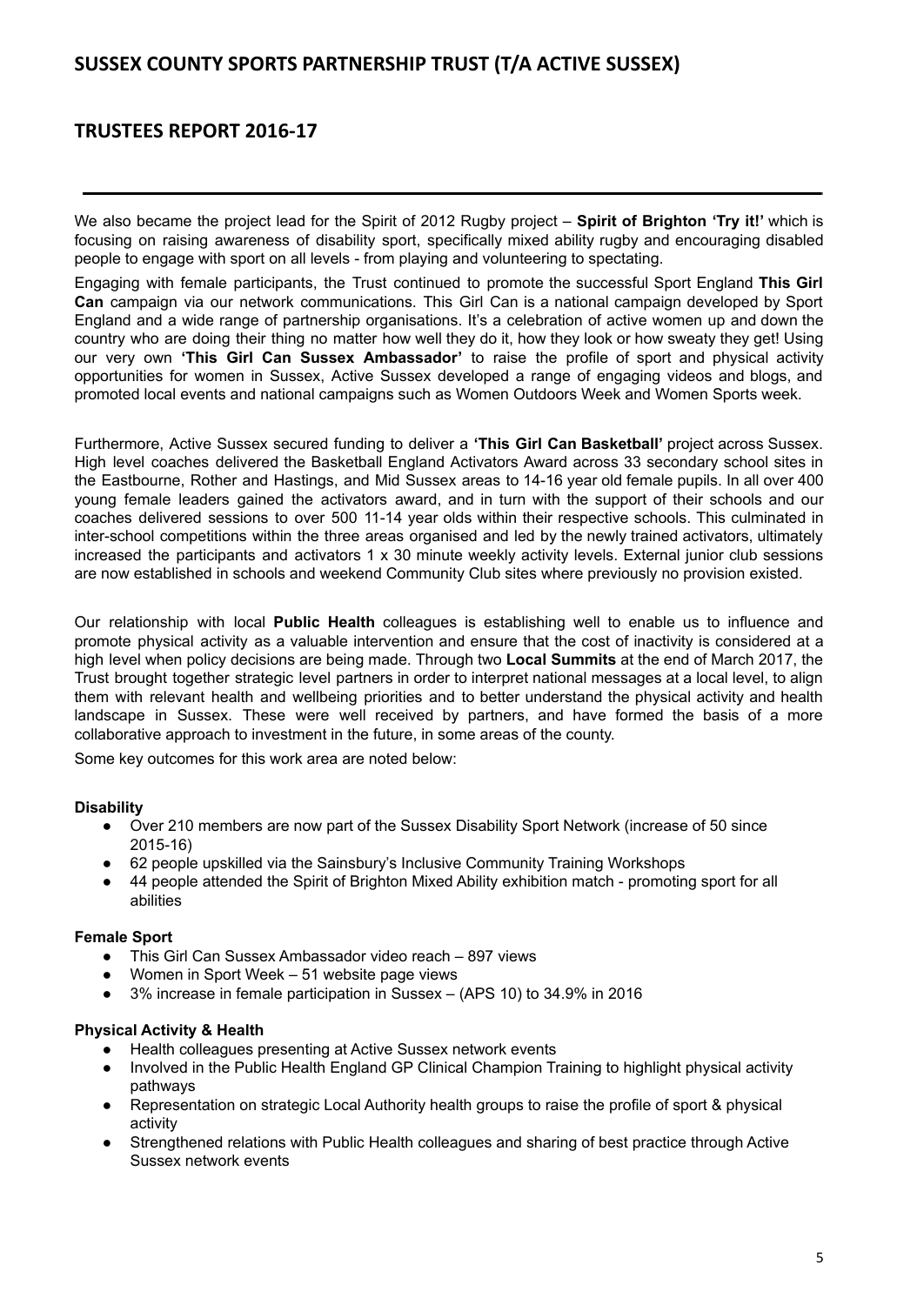# **TRUSTEES REPORT 2016-17**

## **Sussex School Games 2016**

The Sussex School Games 2016 took place on Wednesday 29 June at K2, Crawley. Children from schools across Sussex came together to compete in 12 competitions in a range of sports including athletics, stoolball and golf having qualified to represent their area at a locally arranged qualifying event.

As well as the summer festival, standalone 'badged' events took place for cross country and indoor athletics, and a mini-festival of table tennis, boccia and new age kurling.

The summer festival had an Olympic Games feel to it, with an opening ceremony where the children were joined by some very special guests. **Montell Douglas, Team GB Sprinter,** spoke to the children during the opening ceremony, inspiring them to recover from any knockbacks in life, her key message: "If you don't win today, you can win tomorrow". Focused and ready to go, all that was left to do was a warm-up which was led by GB Boxer, Chantelle Cameron, who led some high intensity exercises before the schools moved to their sports.

In terms of participation levels, 1,601 children competed in level 3 events, 281 volunteers helped run the Sussex School Games, of which 223 were Young Leaders recruited from local schools. Backed by National Lottery Funding from Sport England, the School Games in Sussex were sponsored locally by Freedom Leisure.

### **Sussex Sports Awards 2016**

The prestigious Sussex Sports Awards took place at The Grand Hotel, Brighton on 25 November in front of a sell-out 400-strong audience.

Hosted by Five-time Olympic athlete Jo Pavey MBE and popular BBC Sussex DJ, Danny Pike, the evening recognised the successes and dedication of sportspeople, organisations and volunteers, and showcased their talents and achievements. Following on from the Rio Olympic Games, the event adopted a carnival theme with a live performance from Brighton School of Samba kicked the celebration into full swing.

12 Olympic and Paralympic athletes returning from Rio 2016 joined the celebrations, including gold-medallist Katie-George Dunlevy, silver-medallist Pete Mitchell and bronze-medallists Simon Munn, Steve Scott and Helena Lucas MBE.

There were many memorable moments throughout the evening, including the story of Heartbeat United who broke the record for the World's longest football match in memory of friends who had lost their lives in the Shoreham Air Disaster and cardiac arrest.

But the show was stolen by Bill Lucas, Britain's oldest surviving Olympian who would celebrate his 100th birthday in January 2017. War had ruined Bill's chances to compete in 1940 and 1944, but undeterred he competed in the London Olympics in 1948. With a short speech he inspired the entire room, before presenting the Young Sports Personality of the Year award to aspiring athlete Archie Davis. The Trust partnered with commercial firm 'Tagboard' to install a live social media display. This encouraged unprecedented levels of social media and even saw #SxSportsAwards trending on Twitter.

The event raised £2,918 raised for disability sport through the silent auction, raffle and donations.

## **Sportivate**

Sportivate is a seven-year, nationwide campaign that provides opportunities for 11-25 year olds to receive 6-8 weeks of discounted (or free) coaching in a sport of their choice. In Sussex, the Sportivate campaign has engaged with over 18,000 participants over the past six years. The 2016-17 campaign focused on inactive and irregularly active 11-25 year olds and saw Sport England Youth Insight used at the heart of project development and delivery to maximise take up of activities. There were three success measures: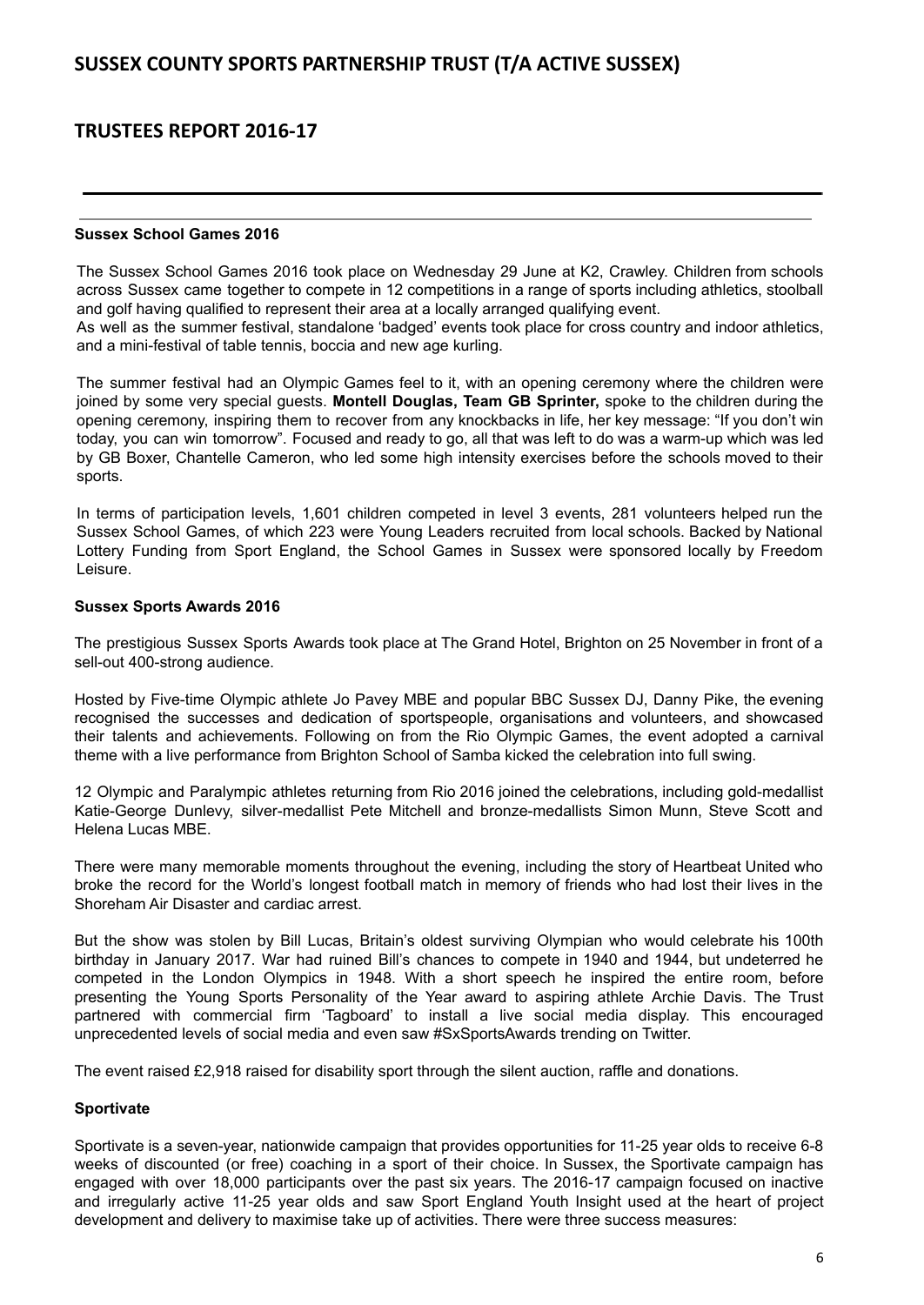# **TRUSTEES REPORT 2016-17**

- 1. **Completed Participants**: this was the number of young people who successfully complete their coaching sessions by attending all of the 6-8 weekly coaching sessions (missing no more than one session). The completed participant target of 2632 was exceeded by 12%, with 2944 participants
- 2. **Inactive Participants**: this was the number of young people who, when registering for Sportivate, state that they aren't yet doing once a week participation in sport.The Inactive target of 1053 was exceeded by 118%, with 2297 participants
- 3. **Sustained Participants:** this is the number of young people who continue to take part in sport three, six and twelve months – after their Sportivate coaching sessions have ended. The final target of participants being sustained post Sportivate activity is a measure across the South East region, with a 5% increase set. This target was exceeded with a 45% increase

Overall 253 separate blocks of activity were delivered (across 35 sports) within Sussex whilst 102 blocks were female focused and used the This Girl Can Project prefix. 12% of all participants registered were disabled, higher than the Sportivate national average.

# **Sportivate 'Yot Fit'**

The 'Yot Fit' programme was created specifically to help to reduce the rates of offending in East Sussex, whilst also aiming to increase activity levels amongst young people. The programme was originally piloted through Eastbourne Borough Council's Community Department, East Sussex Youth Offending Team and the Sovereign Centre – an Eastbourne Leisure Trust facility.

Through health promotion, diversionary activity, positive role models and team interaction the programme aims to build a positive group identity. The sessions offer participants a wide range of sporting opportunities as well as the chance to improve body image and weight management – both of which are common issues for young people, particularly those involved with substance misuse. Since the original pilot, where over 20 young people were engaged, Active Sussex has funded further projects in the Hailsham, Hastings and Seahaven areas. The not-for-profit leisure trust Freedom Leisure was invited to join Eastbourne Leisure Trust (as well as Wave Leisure) in delivering the programme; whilst extending the offer to those on the cusp of becoming young offenders after consulting with East Sussex County Council Targeted Youth Service. In total, 11 projects have been delivered across East Sussex, with over 90 young people engaged to date.

## **Workplace Health Programme**

2016-17 saw the delivery of two successful online Workplace Challenge programmes, Shake Up September and Active Lunch. The Workplace Challenge site is a catalyst for getting workplaces active particularly around the national campaign times. During the online campaign users logged their completed activities on the Workplace Challenge site in exchange for points and competed against each other using the leaderboards.

The flagship Active Sussex workplace event, beach volleyball, increased the number of tournaments to take in extra dates in May and September. The event went from strength to strength with approximately 80 people turning up at Yellowave each month to play, no matter what the weather!

Outcomes:

- 878 Sussex employees actively using the Workplace Challenge site in 2016-17.
- Over £1600 worth of prizes were donated by local businesses that recognise the importance of workplace health and wellbeing.
- 235 active workplaces used the Workplace Challenge site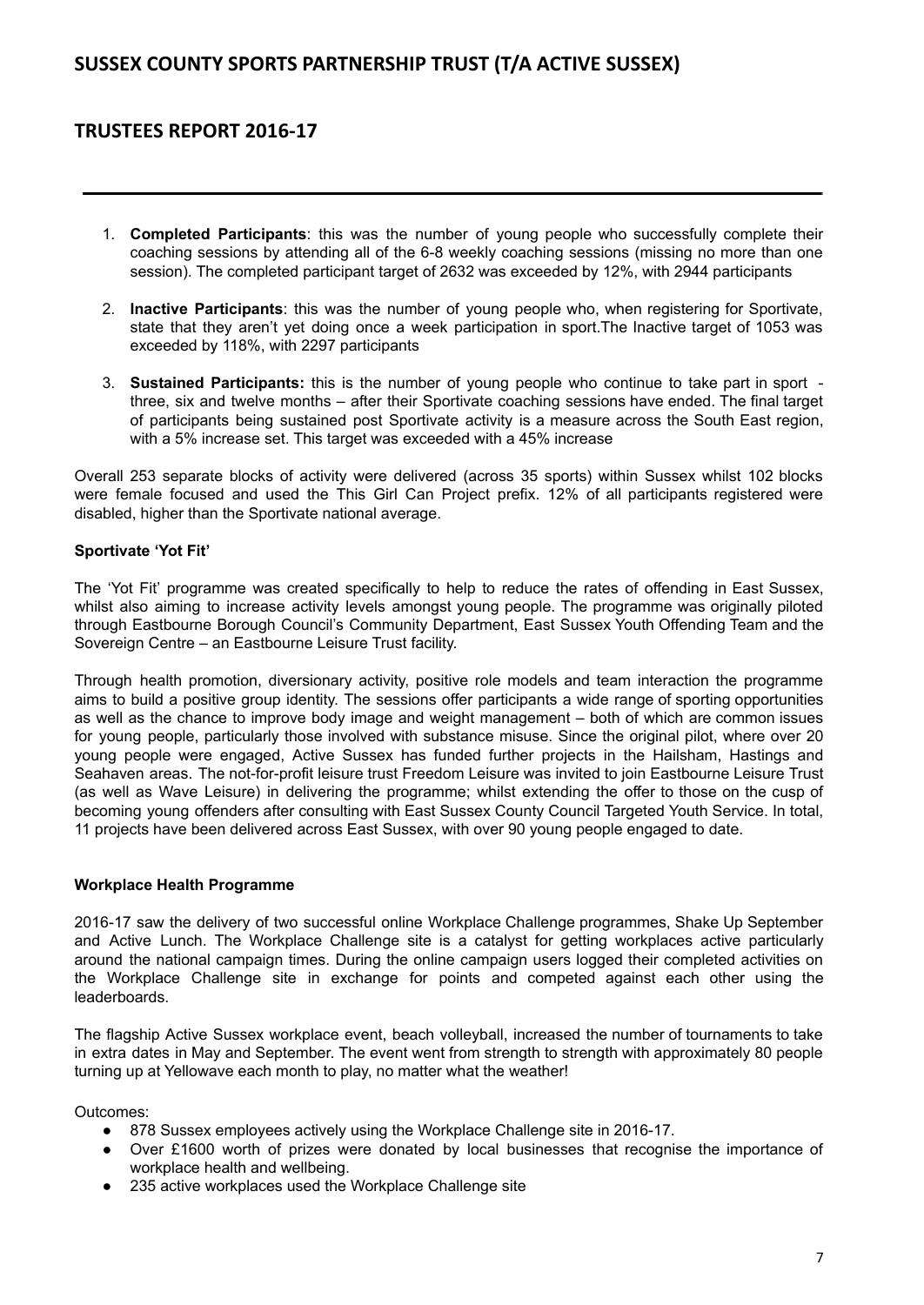### **COMMUNITY SPORTS CLUBS**

#### **Club Development**

Active Sussex continued to deliver a comprehensive club offer in 2016-17. As a Clubmark Licensed Partner, Active Sussex has accredited seven clubs with a further three clubs currently working towards Clubmark Accreditation. Clubmark is the universally acknowledged cross sport accreditation scheme for community sports clubs.

Active Sussex facilitates the planning and delivery of a needs led training and education programme relating for club, coach and volunteer development in Sussex. Workshops were tailored to meet the needs identified through National Governing Bodies and Local Authorities, providing opportunities for the continued professional development of local coaches and volunteers within clubs. Subsidised places were offered to partners providing the facility and discounts were offered to Clubmark clubs for workshops with a candidate cost. Finally, to enable the sharing of best practice from high quality community sports clubs, a number of club profiles have been published.

Here are some key achievements for the period:

- 394 throughout of attendees on Active Sussex training workshops
- 28 workshops delivered across Sussex, in conjunction with external partners
- 10 clubs either working towards or achieved Clubmark Accreditation (via Active Sussex)

### **Satellite Club Development**

Entering into its fourth year, the Satellite Club programme has seen record numbers in 2016-17. Bringing together schools, colleges, clubs and National Governing Bodies of Sport, the programme has provided sporting opportunities for up to 2000 young people throughout the lifetime of the programme.

The clubs provide a vital link between school and community sport, offering young people aged 14-25 the opportunity to take part in regular sporting activity on a school or college site, linked with a local club. Active Sussex has helped to start up a further 33 clubs, giving 550 young people the opportunity to participate in a satellite club during 2016-17. Sustainability has been a major focus during the year with 33 clubs from the 2015-16 year continuing to operate and provide opportunities for an additional 734 young people.

## **PRIMARY SCHOOLS**

## **Primary School Sport Premium Support**

In 2016-17, the Government continued it's £160m per year investment in the Primary PE & Sport Premium, approximately £4m was distributed to 452 primary schools in Sussex. Over £2m was allocated to primary schools in West Sussex, around £1.5m in East Sussex and primary schools in Brighton & Hove shared around £538,000.

The Primary PE and Sport Premium is ring-fenced and schools must use the funding to make additional and sustainable improvements to the quality of PE and sport they offer. Partnership working formed the basis of the Trust's approach when communicating strategic aims of the funding to schools; largely to develop the PE teaching skills of primary school staff to raise attainment levels and increase participation amongst pupils.

Active Sussex connects with schools in a variety of ways: through cluster meetings with PE coordinators, Head Teacher locality meetings, the School Games Organiser network and other partners, conferences, training days, one-to-one meetings, school visits and our monthly e-newsletter.

#### **Outcomes:**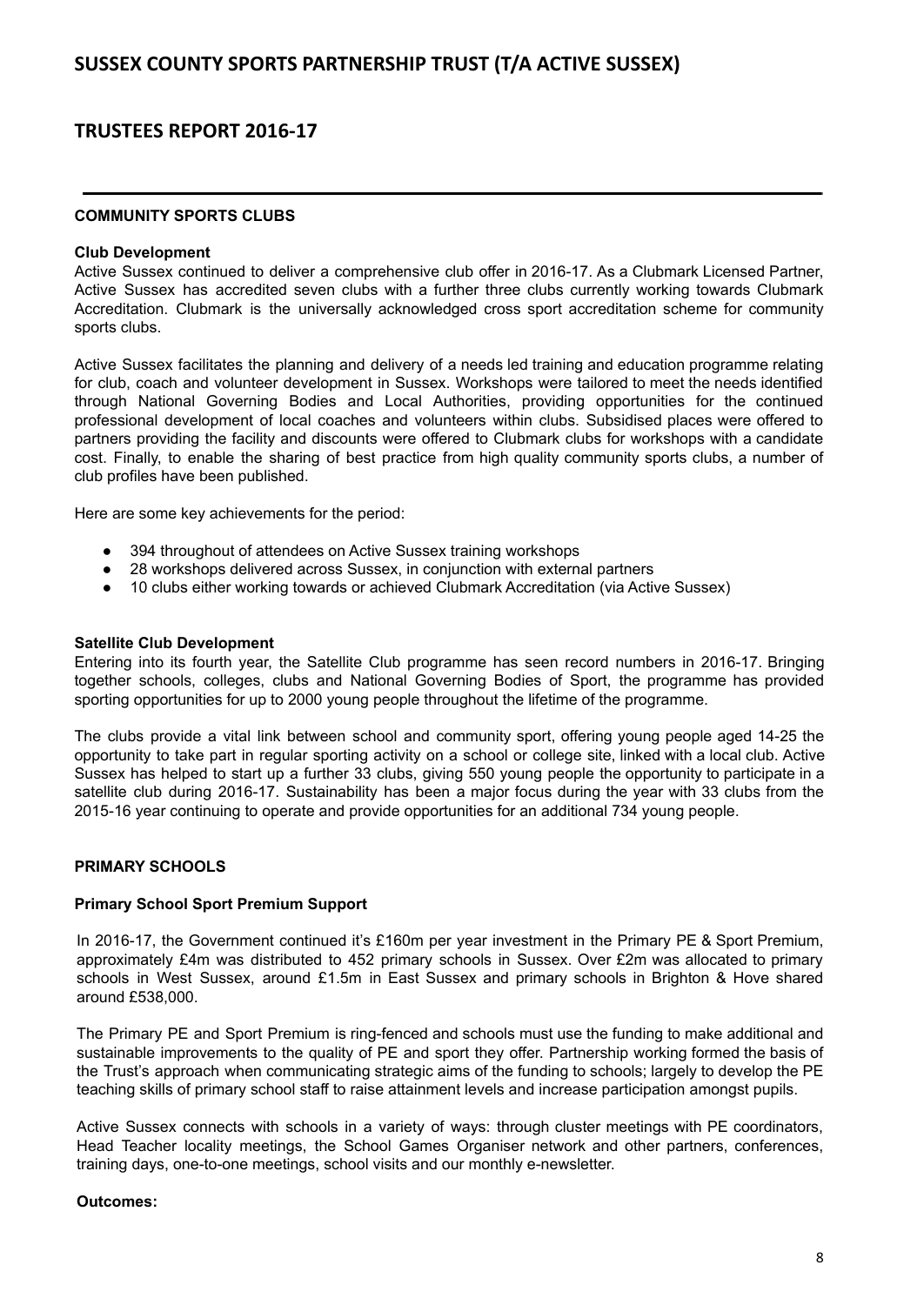# **TRUSTEES REPORT 2016-17**

- 456 subscribers to the Active Sussex Education e-news
- Worked with local partners including Sport Without Boundaries and University of Chichester to develop Quality Start, which is an award to recognise school's' commitment to high quality PE, sport and physical activity provision, specifically for Key Stage One
- Annual delivery of Level 5 Primary PE Specialism course (designed by Sports Leaders UK and Association of Physical Education) to help schools develop sustainable excellence within PE
- The Primary School of the Year award into its third year at the Sussex Sports Awards, further raising the profile of primary PE and sport across Sussex. Lyminster Primary School were announced winners in 2016
- Over 50 participants have attended Active Sussex CPD courses

# **CSP BUSINESS PERFORMANCE**

### **Business Development**

For 2016-17, The Trust set itself a target to generate a minimum of £155,000 non-Sport England income through business development activities. It launched a new consultancy service – Active Consulting – from April 2016, and also looked to work with new partners and organisations with a common interest in increasing participation (particularly for people with disabilities and those aged 55 years and over).

The publication of the Government's new sports strategy entitled *Sporting Future*, followed by Sport England's' investment strategy *'Towards An Active Nation'*, signalled the need for the Trust to develop its own Business Strategy 2017-21 aligned to these policy documents, but also clearly setting its own priorities for Sussex based on current insight and demographic need. This process begun at the back end of 2016-17, with two local strategic stakeholder summits - but robust work on a new strategy is yet to commence due to anticipated changes in the Trust's main external contract from Sport England.

Notwithstanding this, the Trust has achieved 98% of its income target for the period, which included £6,257 worth of business savings. This work is being overseen by the Trust's Business Development sub-committee trustees, and this direction is supported by the Trust's key stakeholders, including Sport England.

## **Governance**

The Trust could not operate without rigorous financial policies, sound operational management and comprehensive governance procedures. It has been a year of successes, driving down administration costs and increasing efficiency. For example, in February 2016, the business insurances were renegotiated, saving the Trust a total of £689 on premiums. In March 2016, a £4,000 discount (55% reduction) was negotiated on Mobile Technology contracts for staff.

The Trustees have ensured that the Trust operated in a manner that complies with statutory regulations, including those laid down in charity and corporate law. The Board of Trustees met four times during the reporting period, plus attendance at the AGM 2016.

Sub-committees also met four times each during 2016-17 to oversee, guide and provide scrutiny to the Strategic Management Group in their implementation of the annual delivery plan and associated operations.

#### **Marketing & Communication**

Active Sussex's communications objectives are to support and maintain the main aims of the organisation: to increase participation in sport and physical activity through more activities, more coaches, more volunteers and more clubs. These objectives were achieved through different marketing and communications channels throughout 2016-17.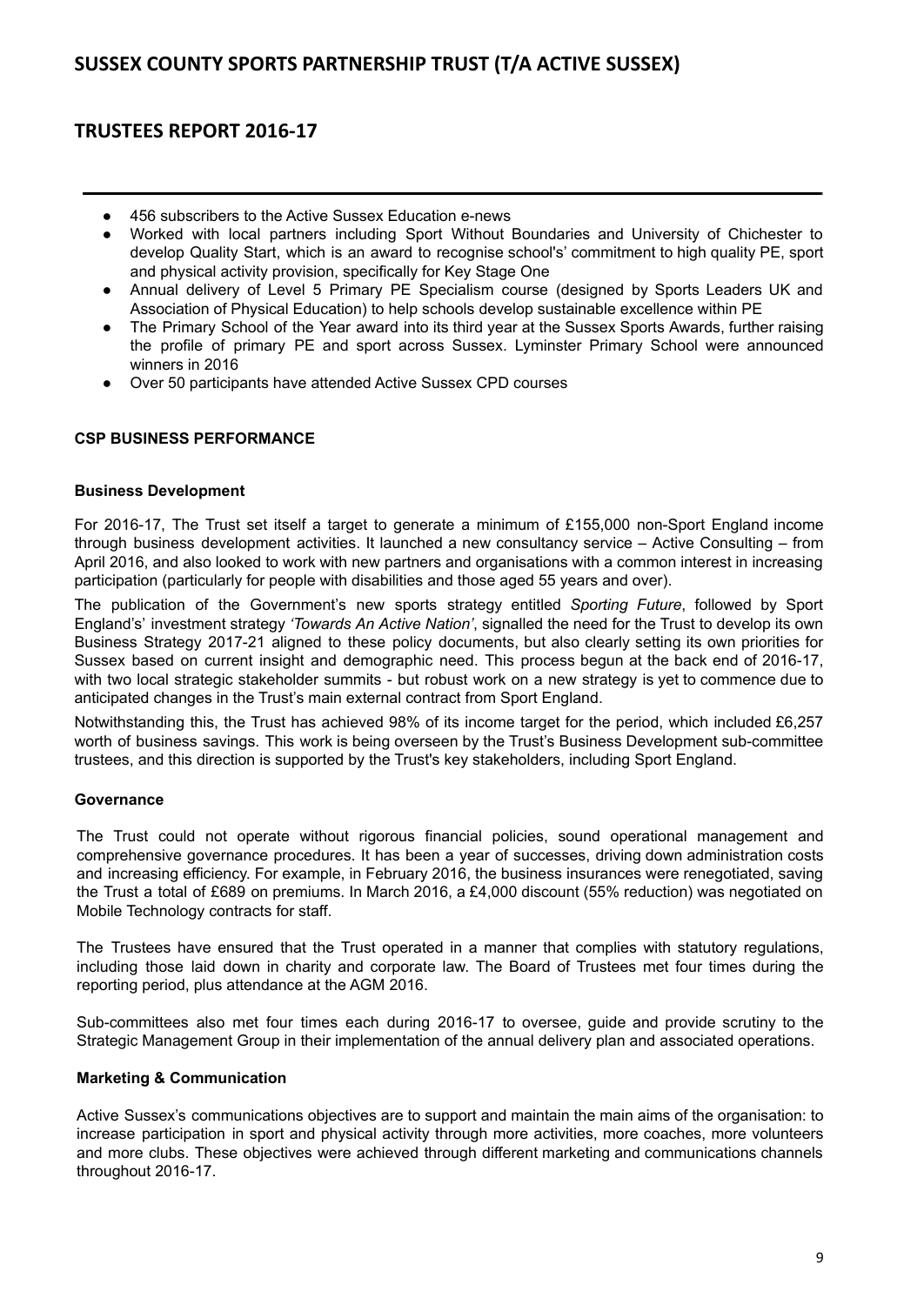# **TRUSTEES REPORT 2016-17**

### **Website**

Active Sussex's online presence was consolidated by maintaining and updating the website with regular news, events and blog postings. In the financial year 2016-17 our website attracted 73,360 visitors and 97,619 sessions - an increase of over 10,000 for both metrics, from the previous year. Updates included modifications to the header navigation menu and consolidation of the funding and insight section (to ensure for an easier user experience). A new club directory widget was also developed for the homepage, allowing for a quicker search experience.

### Press & PR

Our global reach online is supported by solid connections with traditional media, with regular coverage in local and regional newspapers and broadcast. The Sussex Sports Awards, which reached its fourteenth year, is a key marker in the Active Sussex calendar, raising our profile locally, driving traffic to our website and consolidating our links with local and regional businesses. The 2016 awards generated a total AVE (advertising value equivalency), from online clips alone, of £10,156 and a total circulation of 335,369, driving more traffic to our website.

### E-news

The Active Sussex monthly e-newsletter was sent out to 1,257 recipients from across the globe - a decrease from the previous year due to a data cleanse, to ensure communications remained relevant and targeted.

### Social media

The Active Sussex social networks saw an increase in engagement rates from the previous year:

- 6,600 followers on Twitter
- 2,215 likes on Facebook
- 236 followers on Instagram
- 361 followers on LinkedIn

## **Policy Support (Equality & Safeguarding)**

## **Equality**

Active Sussex is an accredited Equality Standard (Foundation Level) organisation. In the past year Active Sussex has:

- Been top rated 'Green' by Sport England for equality delivery in 2016-17
- Communicated information about the Equality Standard on the Active Sussex website
- Completed an Equality Annual Audit by Trustees and Staff providing insight to underpin 2017-18 plans
- Identified staff completing equality training
- Revised its equality action plan to embed equality development across all the Trust's core business and programmes

#### **Safeguarding**

Through completion of the Child Protection in Sport Unit (CPSU) framework review, Active Sussex has upheld its 'Green' RAG rating, which demonstrates our commitment to maintaining and embedding effective safeguarding standards.

The 2016-17 implementation plan has been monitored throughout the year and progress has been recorded against the actions set, including priorities as agreed with CPSU. Each action links to our key policy objectives to ensure safeguarding is embedded across the whole organisation and all staff take responsibility for promoting good safeguarding practice internally (staff and trustees) and externally to our stakeholders.

The range of our responsibilities included the management of welfare provision at the School Games, ensuring commissioned delivery partners had satisfactory safeguarding procedures in place, and supporting and signposting coaches, volunteers, parents and young people who may have a safeguarding concern.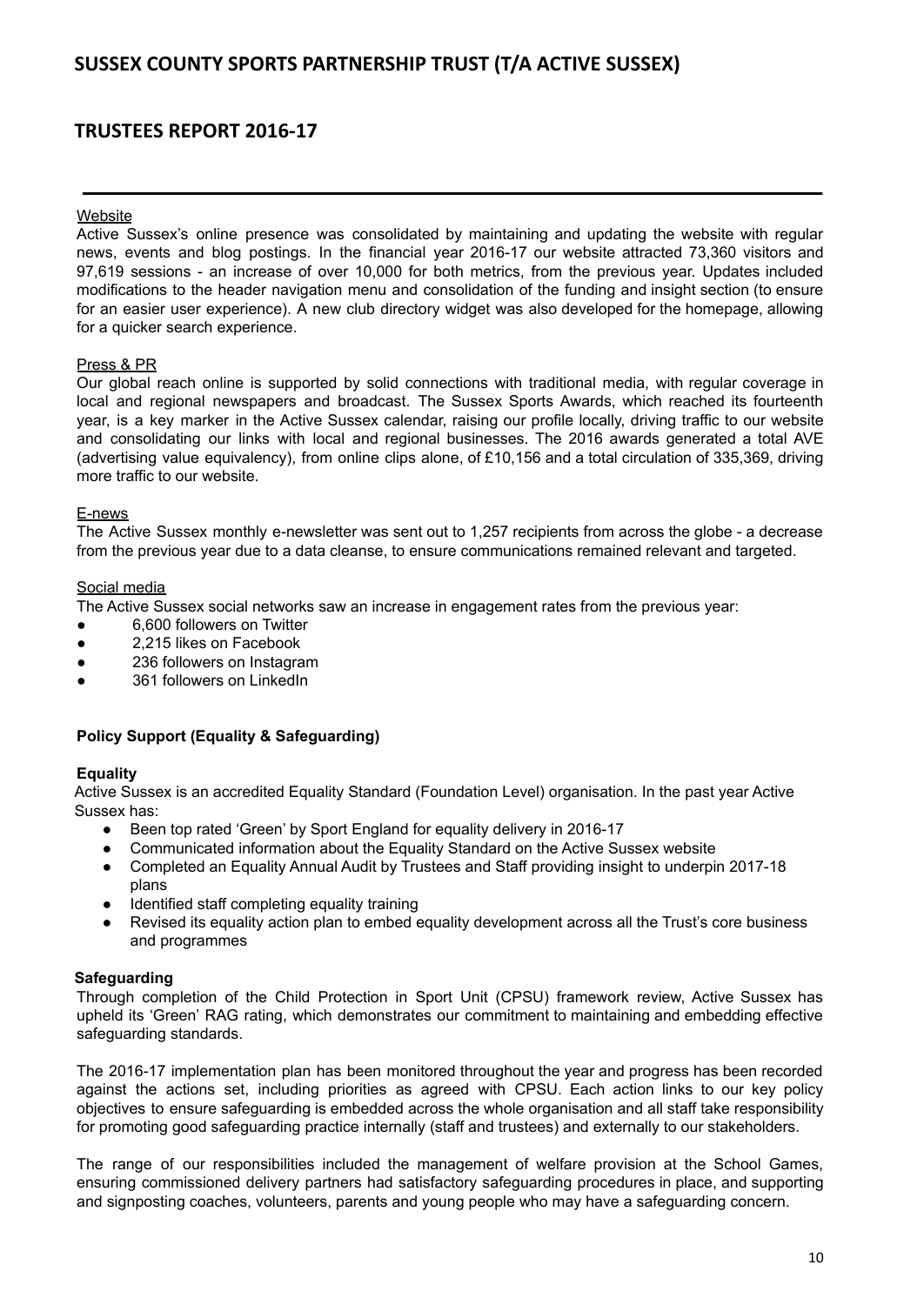# **TRUSTEES REPORT 2016-17**

We also linked with local safeguarding boards to ensure that the sport and physical activity sector is considered with regards to their plans and communication from both a safeguarding children perspective and engaging with children and parents via a different route.

Over the past 12 months, the Trust has delivered 13 Safeguarding & Protecting Children workshops,, upskilling 225 candidates and it delivered the first Multi-sports 'Time to Listen' Club Welfare Officer course for Sussex.

### **Resource Management and Improvement**

As part of its business efficiency drive, the Trust was able to secure free access to Google business management software, and by the end of the financial year, it had transferred all email and administrative support systems to a cloud based platform (Google Drive and associated applications); its partnership database has moved to a new Customer Relationship Management system (Capsule) which has the added benefit of being fully integrated with the trusts new financial administration system (Xero). This has benefitted the Trust in terms of improved data and file access by staff, and improved internal communication and customer records. Our workshop administration processes are now much more streamlined and via Google AdWords the Trust has generated £44,357 in free advertising. The Trust also signed up for Gift Aid during the year, with £207 in donations received from September 2016 to April 2017.

Well-qualified trustees and professional advisors managed the Trust's human resources function, ensuring staff employment rights are observed, and that annual appraisal and continual professional development is undertaken. Finances are managed in accordance with the Trust's financial regulations and an industry-recognised accounting package is used to allocate restricted, designated and unrestricted budgets; to record all transactions, to provide monitoring reports and to reconcile income and expenditure. The Trust's accounts are subject to external audit.

# **3 FINANCIAL REVIEW**

The Statement of Financial Activities shows income brought forward of £425,220 and income received for the 2016-17 financial year of £1,099,724. The total expenditure was £1,029,984, and the net loss on pension fund was £84,000 giving an overall deficit of £14,260 for the year ending 31 March 2017. The principal financial management policies and procedures deployed during the year are stated earlier in this report.

## a) Reserves Policy

The Trust's reserves protocols ensures that sufficient unrestricted funds are held to cover a minimum of six months' employment and running costs and 100% end of contract costs (in the event of any significant delays or cessation of external core funding). The fund required to cover these costs is £150,000, however at 31 March 2017 the fund stood at £253,116. This figure is currently above the level expected due to additional income generated, efficiency savings and higher pensions costs that did not come to fruition, as only 50% of the staff participated in the pension scheme.

## **b) Principal Funding Sources**

The Trust's principal funding stream continues to come from Sport England. Of the £1,099,724 income received, 87% of this (£955,980) came from Sport England. The remaining income has been generated from:

- 1. Corporate sponsors
- 2. Trust members (mainly local government)
- 3. Google AdWords Grant
- 4. England Athletics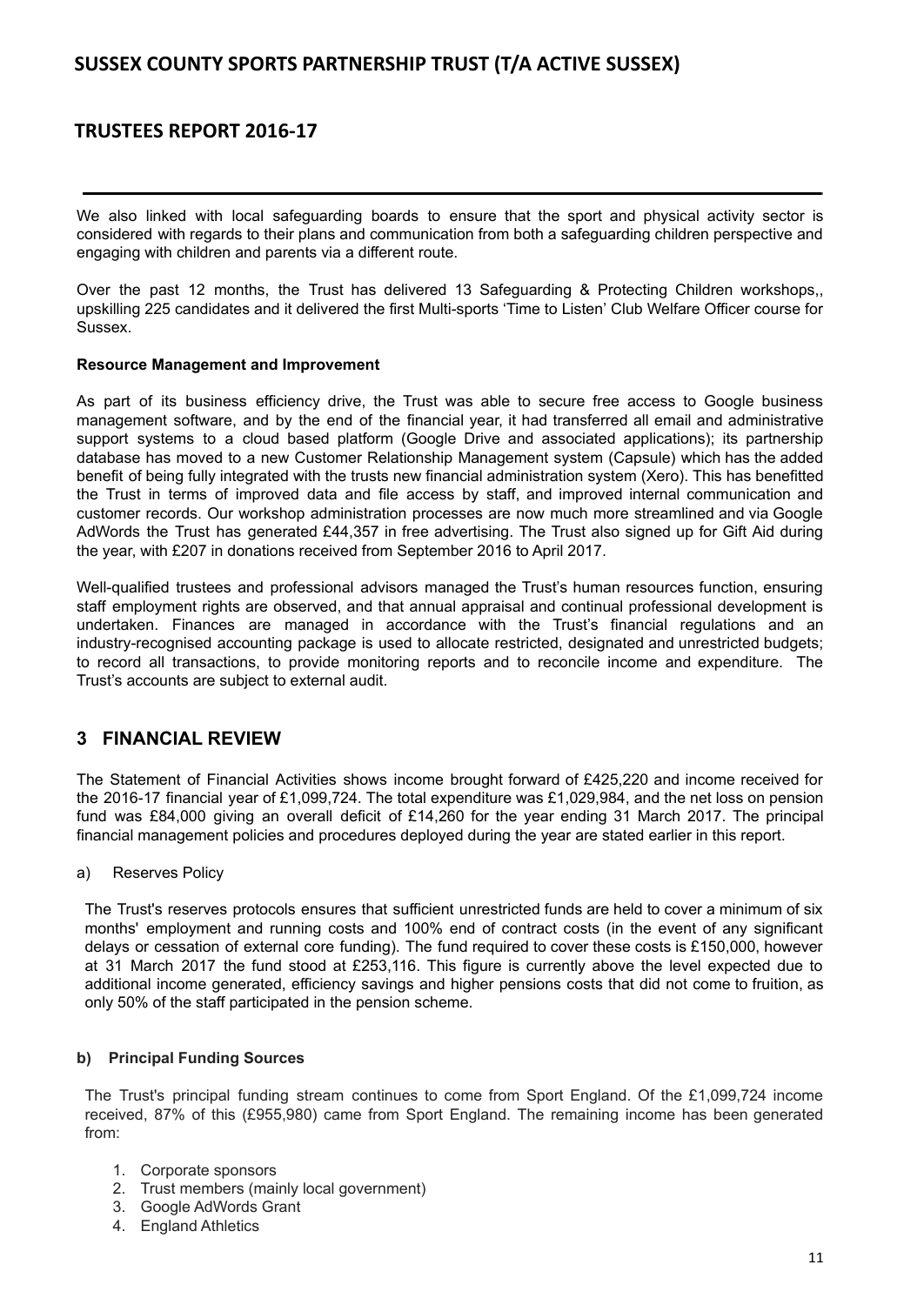- 5. Spirit of Rugby
- 6. Club, Coach and Volunteer Development courses fees
- 7. Surrey County Council
- 8. Project Management fees

94% of income is restricted and is therefore spent on the specific sports participation outcomes detailed as per conditions of the funding award. More importantly, the expenditure has directly supported the key objectives of the charity.

## **c) Senior Management Remuneration**

As a result of TUPE of staff from its former host organisation, the University of Brighton, the Trust adopted the University's national remuneration framework, against which all staff pay levels were set in line with their level of responsibility and seniority. All staff pay is reviewed annually by the Trust's Human Resources Sub-committee, and pay increments are subject to completion of an annual staff appraisal. Cost of living rises are benchmarked within the sector. For 2016-17, a 2% pay increase was awarded. During 2016-17 the senior management team pay totalled £223,761 (see note 11 to the accounts).

# **d) Related Parties**

No trustee received any remuneration during the year; the following trustees had interests in companies and academic bodies. Further details can be found in the notes to the accounts. No other trustee received any financial benefit from any of the transactions undertaken.

- 1. Freedom Leisure Trust (Mrs K Burrell and Ms C Reynolds)
- 2. The University of Brighton (Mrs S Hogg)
- 3. Sport England (Mrs S Maurel)

## **e) Risk Management**

The Trust maintains a comprehensive risk register which identifies the principal risks, together with the steps to be taken to manage them. Each risk is stated as either 'strategic' or 'operational': the key strategic risk is non-compliance or breach of legal/statutory responsibilities leading to loss of stakeholder confidence and risk to investment. The key operational risk is the loss of key staff resources, both staff and financial. During the reporting period, there was one significant issue listed on the risk register relating to the Trust's liabilities arising from ongoing membership of the East Sussex Local Government Pension Fund. However, this has since been resolved; the Trustees and Chief Executive continue to monitor this closely through annual actuarial valuation and open dialogue with the scheme administrators. In general, the Board and Sport England review the risk register every six months.

The Trust through its Governance sub-committee continued to develop its corporate business policies during 2016-17, with any policy changes endorsed at Board level. The necessary business protection, human resources and financial policies continued to be in place, as do the Trust's Equity and Safeguarding in Sport policies.

# **4 PLANS FOR FUTURE PERIODS**

2017-18 will mark a transitional year for the Trust, in that it's main external funder (Sport England) is still revising the CSP core service contract and so in the interim the Trust is tasked with focusing on local insights into its inactive population, and taking a lead on bringing strategic delivery partners to the table to develop a more collaborative way of working and investing in sport and physical activity programmes. Plans for the majority of our service areas are summarised below.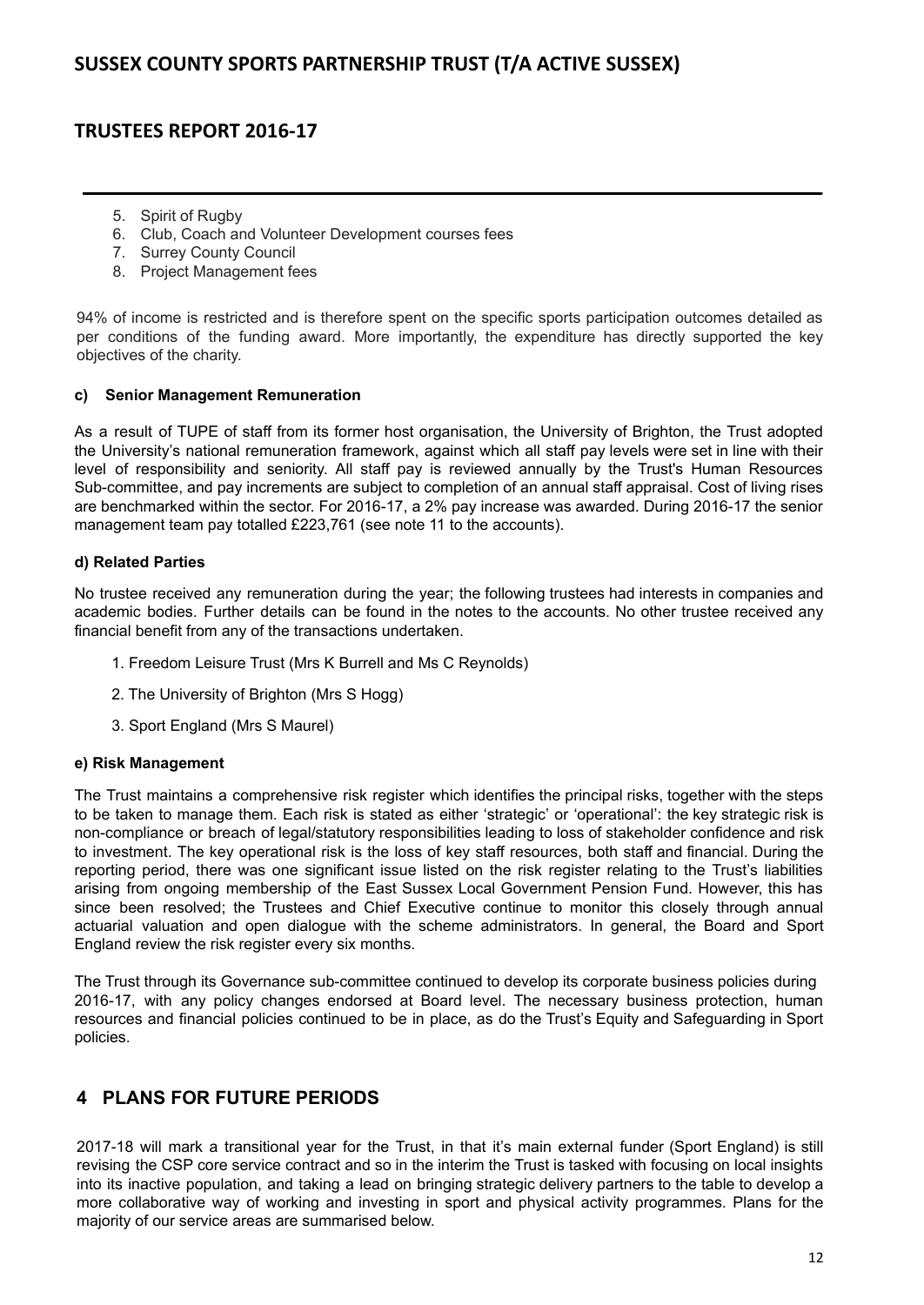# **Sport England CSP Core Services Contract**

This contract requires the Trust to focus on the six areas noted below:

### 1. Strategic networking (brokering and facilitation)

The Trust will continue to engage with a wide variety of stakeholders from the public, private and community voluntary sectors, in order to position sport strategically in local plans, and to support the case for investment in physical activity programmes. Our key partners are NGBs, local government, public health, education, leisure trusts/facility operators, the community voluntary sector and local businesses. We will also ensure our stakeholders are made aware of Sport England's new investment themes and funding programmes, and facilitate joint/collaborative project applications where appropriate.

## 2. Local intelligence and understanding (creating and using participation insight)

The Trust will work to ensure it develops a high level of understanding of the local area (the market, audiences and organisations) and what will work best for the delivery of sport and physical activity in Sussex. With the introduction of the new Active Lives measure, the Trust's work will primarily focus on supporting partners to reduce the number of inactive people across the county, which currently sits at 26%, but at a cost to the public purse of £31.3M (due to long term preventable illnesses such as heart disease, diabetes and stroke). It will also progress its Data Intelligence programme in partnership with 4Global to better understand real time participation trends across key leisure settings in Sussex, identify gaps and evaluate social value of partner programmes.

### 3. National Governing Body (NGB) delivery

The Trust will continue to connect with NGBs to support their plans and identify deliverers that can support insight driven need where an NGB may not prioritise Sussex. It will reconfigure its NGB engagement plan based on NGB/CSP capacity and readiness, greatest impact on target groups (referencing demographic data and trends) and mutual priorities.

The Trust is keen to continue working with some key NGBs individually or collaboratively, but note that as insight and learnings evolve it may also work with specific sports to achieve our aims using a customer centric need/demand approach. It will prioritise NGBs that currently engage its priority markets and those sports that can help to address wider wellbeing and inclusivity.

#### 4. Board effectiveness

As a body in receipt of public funds, this relates to the Trust's compliance with the new Code for Sports Governance (published October 2016), and ensuring it meets the five principles of good governance outlined in the Code. The Trust is pleased to report that following an internal assessment against the 60+ criteria, there are only a few areas that require action to ensure high level compliance.

## 5. Leadership

Ensuring there is sound leadership in terms of setting strategic direction, policy; that trustees and senior staff are appropriately skilled to run the organisation; that there is financial planning and management, as well as the development of the organisation and its people. The Trust will be developing its strategic policy for the 2017-21 period this year and undertakes trustee recruitment on an annual basis to ensure the right balance of skills and people are recruited.

#### 6. Delivery arrangements and business efficiencies

The Trust will ensure that it has the right organisational structure, and appropriately skilled personnel, to deliver the core contract and any programmes (see below) for which it is funded. There is also a need to demonstrate continued business efficiencies, driving down administrative costs and sharing good business practice from inside and outside the Trust's immediate constituency.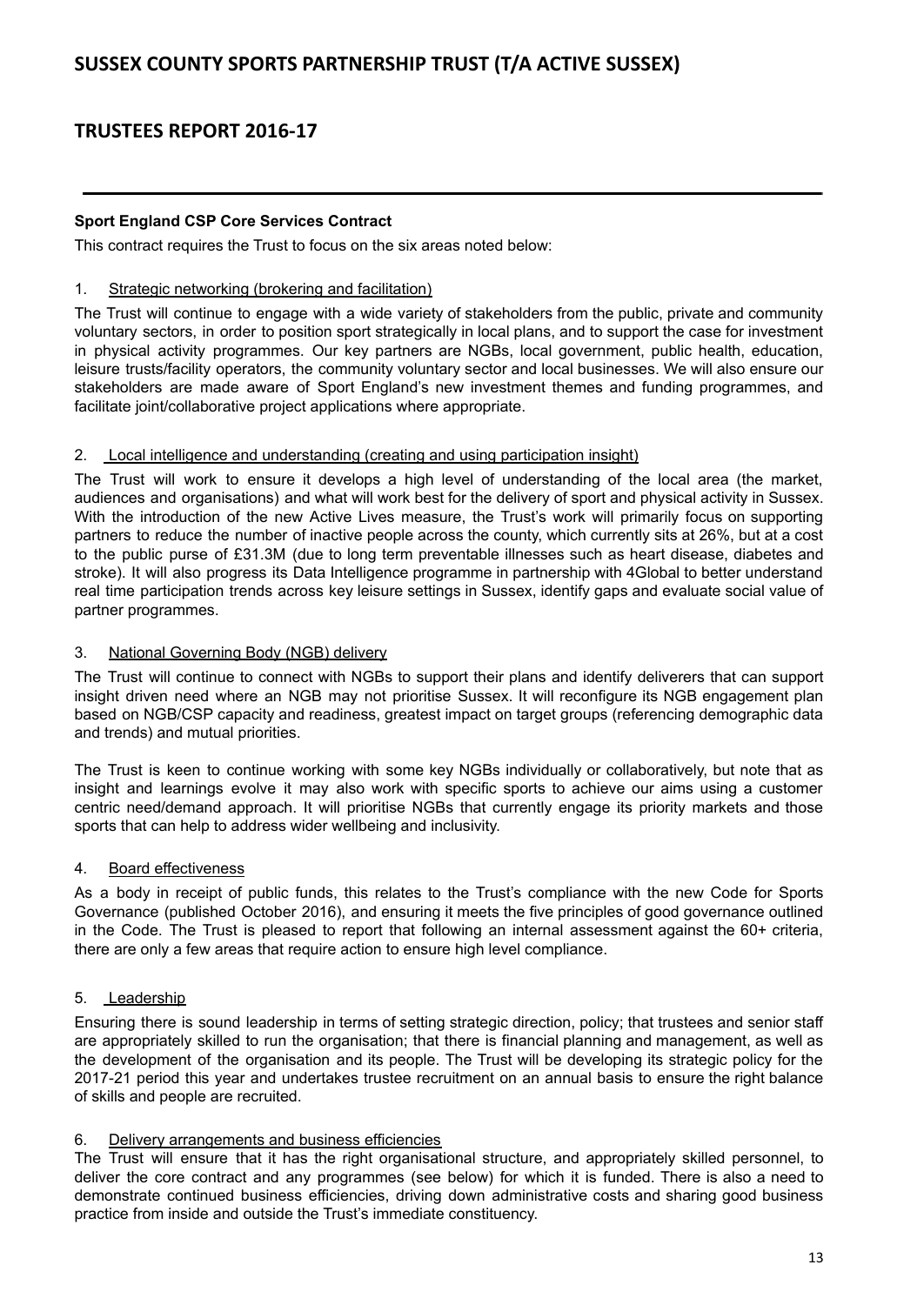## **Programme Delivery**

## Work with children and Young People

## Primary Schools

- Support schools in response to any proposed changes to funding in 2017-18 and beyond
- In response to the Childhood Obesity Plan for Action, ensure all schools are informed of expectations and recommendations then support accordingly
- Work with local and national partners to meet the training needs of primary school teachers and school staff. In addition the use of Active Sussex insight to identify niche CPD for schools to address gaps in provision
- Delivery of Primary PE & Sport Premium Governor Training Workshops to ensure school governors have the knowledge and tools they need to effectively monitor their school's usage of the premium
- Promote local Primary PE & Sport Premium spending examples

### Satellite Clubs

- Engage with schools and colleges yet to take up the satellite club programme
- 15 new satellite clubs to be set up targeting inactive and hard to reach young people
- Sustain existing Satellite Clubs from 2016 providing access to regular physical activity

Sportivate - this programme comes to an end in September 2017. The final Year 7 targets are:

- 1014 Completed participants
- 710 Inactive participants
- This Girl Can Basketball Young Coaches Academy to be created and see a number of qualified activators upskilled and deployed in School and Community Club settings
- Sustainable playing pathways developed

## **Other Organisational Priorities 2017-18**

#### Business Development and New Strategy

The Trust set itself a target to generate a minimum of £155,000 last year, and whilst there is still a climate of financial constraint, the Trust aims to exceed this in 2017-18. The Trust will aim to complete and publish its own Business Strategy 2017-21 aligned to national policy documents, but also clearly setting its own priorities for Sussex based on current insight and demographic need. We will be engaging our staff, trustees and key stakeholders in this process.

# Club Development

- Coordinate a county wide, **needs led training programme** for clubs, coaches and volunteers that expands to includes Club Matters workshops and seminars
- Develop high quality and sustainable community sports clubs through **Clubmark**
- Continue to update and produce a comprehensive, cross sport **club database**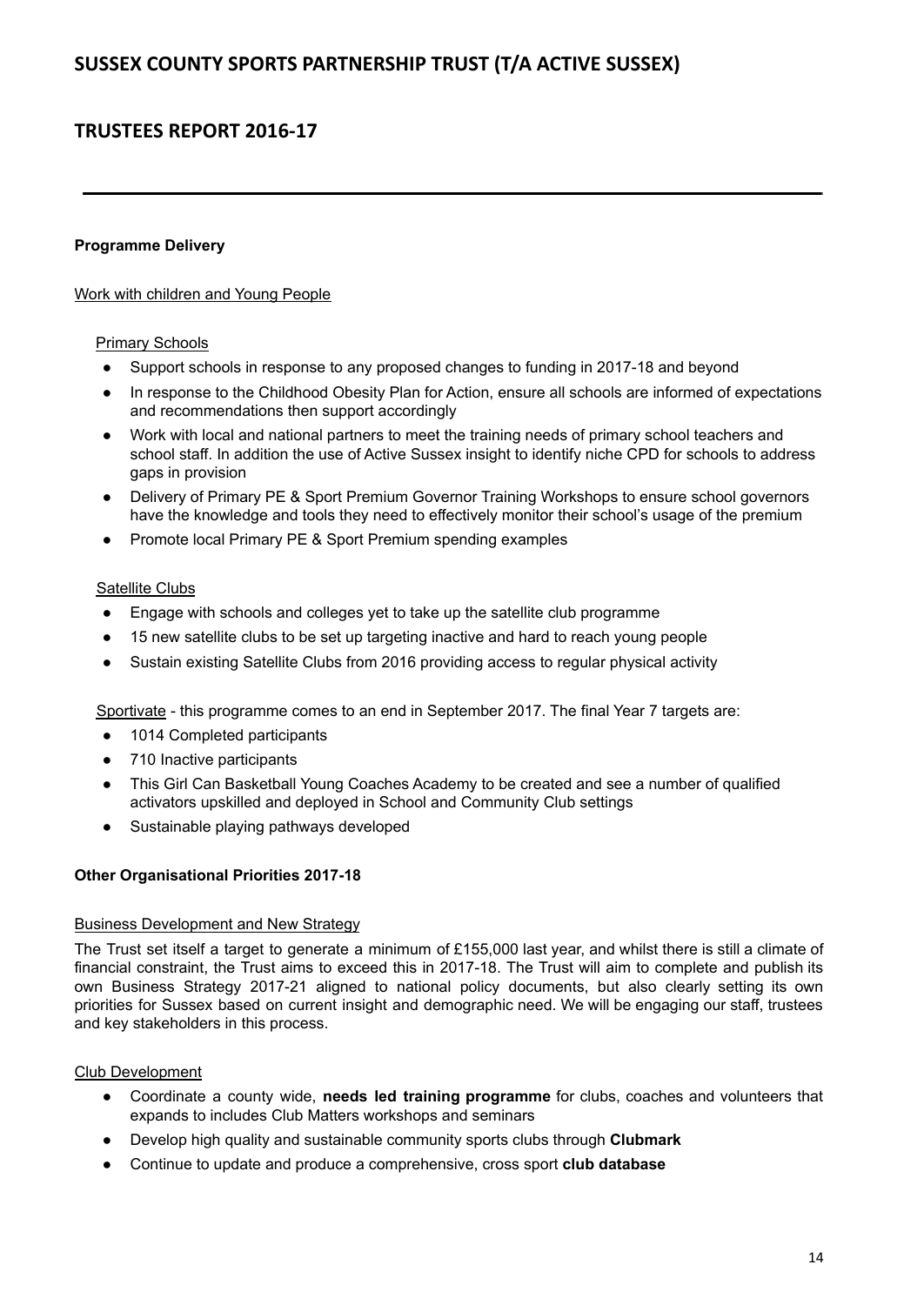### Coaching Development

The Active Sussex Coaching Delivery Plan 2017-18 will focus on the following projects areas that will continue test the principles within the 'Coaching in an Active Nation - The Coaching Plan for England 2017-21':

- Facilitate a targeted cross-sport talent development coaching network for NGB's and other key delivery partners
- Using local insight, identify two projects with an appropriate local delivery partner to recruit and develop frontline coaches to provide meaningful activity experiences to disability groups and older people in Sussex
- Ensure that the design principles of the Coaching Plan for England are applied to all Sport England programmes which Active Sussex has coordinating responsibility for
- Implementation of the women in coaching national campaign within Sussex

### Equality

- To be an advocate for equality through raising awareness through strategic and other identified networks
- Embed equality across all core business and programmes Active Sussex delivers on
- Attend equality 'think tank' groups where possible to help identify best practice

### Inclusion, Health and Physical Activity

- **●** Strengthening relations with non-sport sector partners who can help reach inactive populations to achieve wider aims of DCMS/SE strategy
- Sharing across networks of Physical Activity policy research and behaviour change best practice (including campaigns such as This Girl Can)
- Continued strategic co-ordination of Sussex Disability Sports Network
- **●** Parallel Youth Games in house management, supported by Freedom Leisure

## Marketing & Communications

- General direction advised (as per DCMS strategy)
- Strengthening and aligning of our marketing and communications through the creation of a marketing strategy
- Responding accordingly to the new Sport England strategy and being an integral part of helping to deliver 'Towards an Active Nation.' - Increased insight driven, understanding and responding to trends in Sussex

## **Safequarding**

Key safeguarding priorities for the next year:

- Create an Adults at Risk Policy supported by the Ann Craft Trust
- Be aware and consider the recommendations from the recent independent review conducted on behalf of DCMS into the Duty of Care sport has towards its participants, and ensure our Local Safeguarding Boards are aware of any changes in light of this
- Work with our leisure operators regarding safeguarding policies and practices, and provide support, advice and training in conjunction with the Child Protection in Sport Unit

## Volunteer Development

Continue to connect, gather insight and provide strategic direction for sport and physical activity within the volunteer and community sector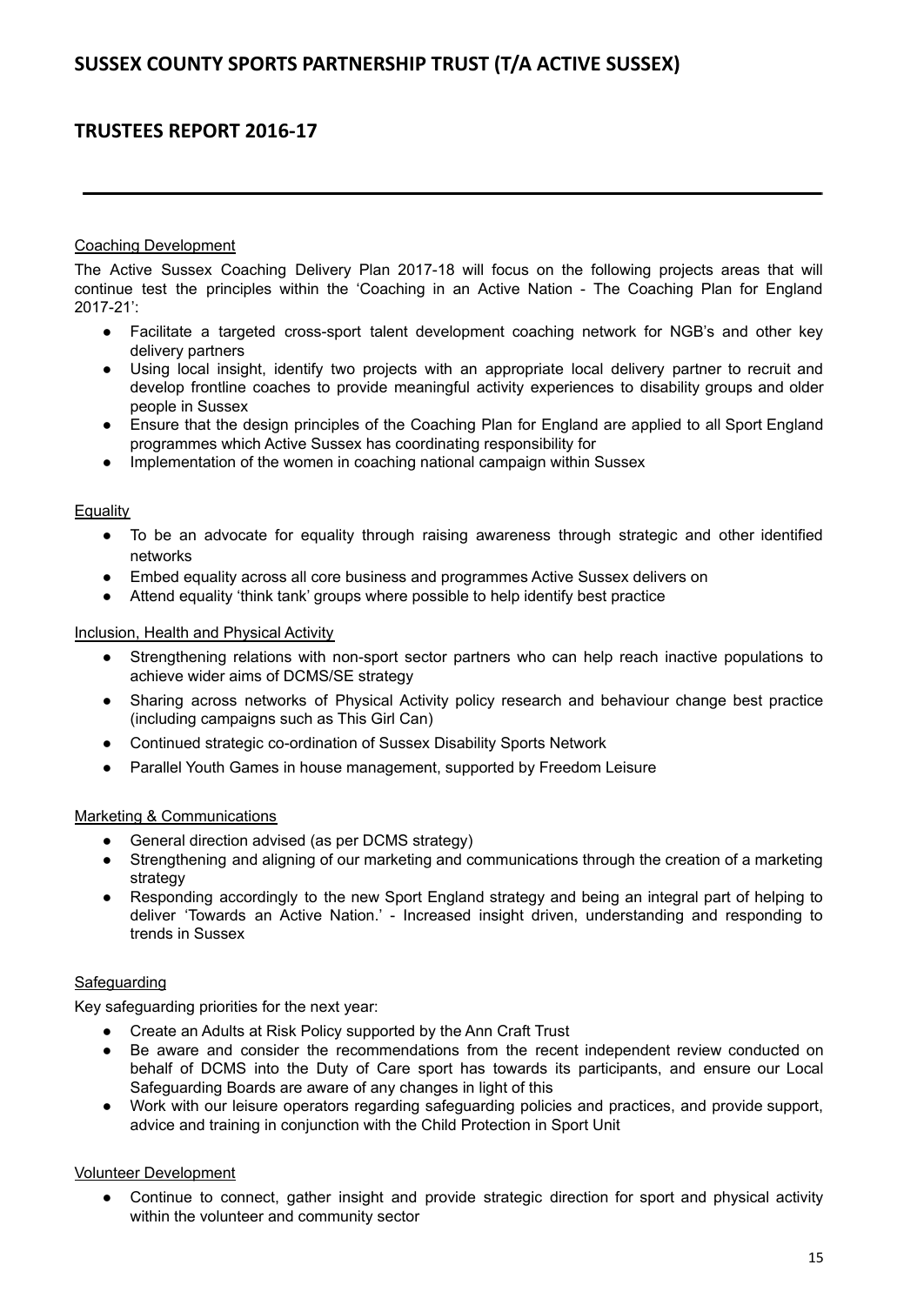# **TRUSTEES REPORT 2016-17**

- Highlight and share best practice volunteer stories relating to sport and physical activity that showcase the dual benefit of volunteering
- Advocate the need for a diverse and representative volunteer workforce

### Workplace Health

- Development and delivery of workplace health activity, needs led
- Respond to customer requests to expand the workplace beach volleyball in 2017-18
- Use of local insight to create a more comprehensive offline offer for Sussex businesses

### **EVENTS 2017-18**

### **June 2017 – Sussex Parallel Games**

The 2017 Parallel Youth Games will take place at The K2 Crawley on **7 June 2017** It will feature elements of the Level 3 School Games. Over 400 young people are expected to take part in a day of competitive sport. The Sussex Parallel Games are delivered in partnership with the Southern Area Disability Network, and supported financially by The Trust and Freedom Leisure.

### **June 2017 - Sussex School Games**

As we move towards the fifth anniversary of the London 2012 Olympics and Paralympics, the Trust seeks to mark the occasion by providing the opportunity for up to 1,000 school children from across Sussex to compete in the School Games in Sussex at K2 Crawley on **28 June 2017**.

#### **September 2017 - Active Sussex Network Conference**

This year's conference will take place on **14 September 2017**, and will incorporate the Trust's Annual General Meeting, and will also include keynote speakers from the world of health and professional sports development.

## **November 2017 - The Sussex Sports Awards**

Finally, the high profile event of the year, showcasing business support for community sport, the Trust is pleased to confirm that the ever popular Sussex Sports Awards will return to the prestigious Grand Hotel in Brighton on **Friday 17 November 2017.**

# **5 STRUCTURE, GOVERNANCE AND MANAGEMENT**

The Sussex County Sports Partnership Trust ('the Trust') is a company limited by guarantee registered in England and Wales, number 06166961. It is also a registered Charity number 1122082. The Trust was incorporated on 19 March 2007 and was registered as a Charity on 19 December 2007. The Trust is governed by its Memorandum and Articles of Association as reviewed on 16 March 2016. It became fully operational on 2 January 2008.

The Trustees, who are also the Directors for the purpose of company law, who served during the year, were: Mrs K Burrell

| Mr P Claughton      | (Stepped down May 2016)      |
|---------------------|------------------------------|
| Mr A Davy           |                              |
| Mr C H Dier         | (Stepped down February 2017) |
| Miss C Grant        |                              |
| Mrs S Hogg          |                              |
| Mr J Hughes (Chair) |                              |
| Mrs M Kinnear       |                              |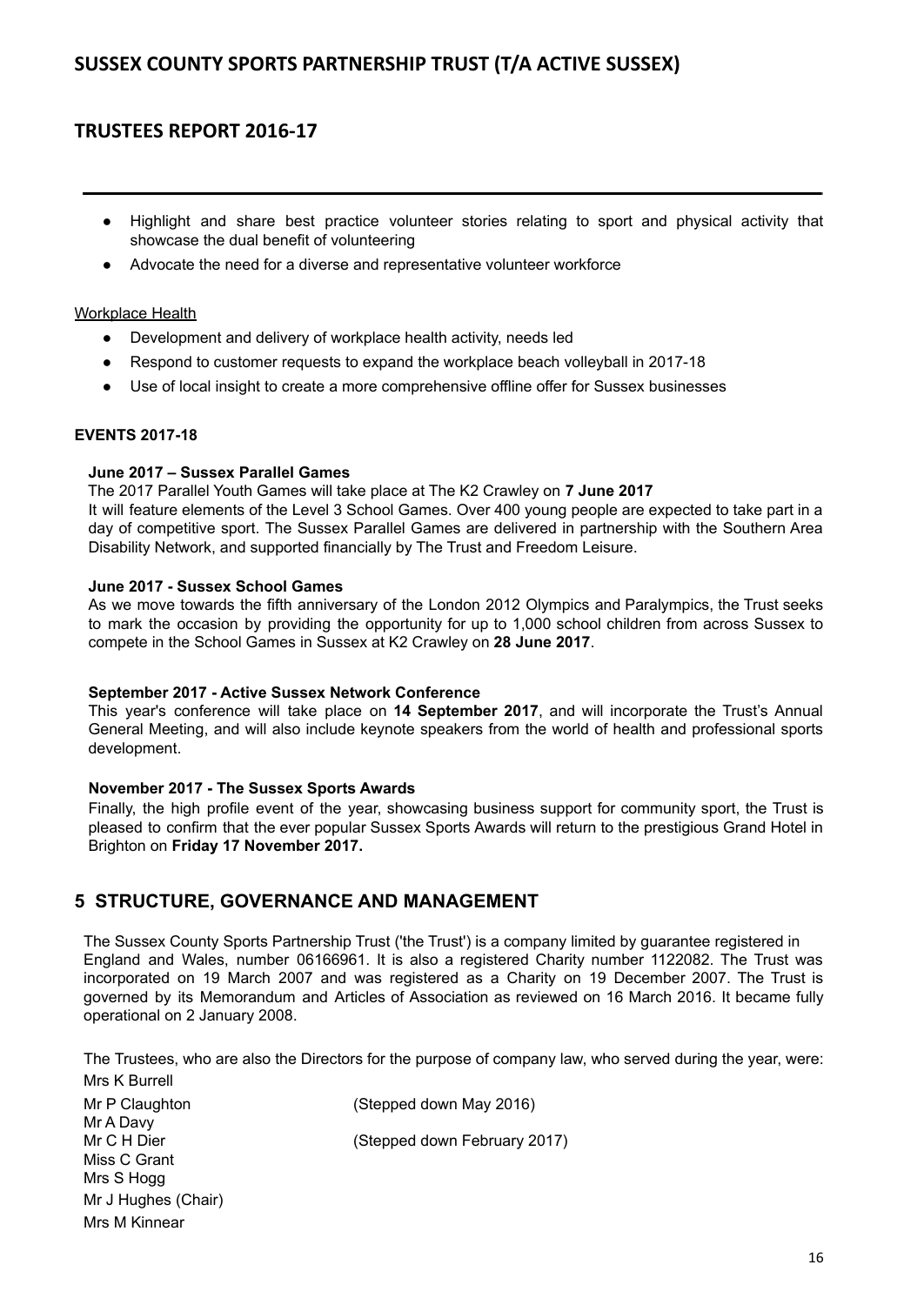Miss L G McCrickard Mr P Millman Miss C Reynolds Mrs J Schofield

The Trust's senior employees support the Board of Directors strategically. Three sub-committees are convened by deploying appropriately skilled members from the Board to deal with Human Resources, Business Development (and Marketing), and Governance (Finance and Legal) matters that arise.

- 1. **Governance Sub-committee:** Mr A Davy, Mr J Hughes, and Mrs S Maurel
- 2. **Human Resources Sub-committee:** Mr P Claughton (to May 2016), Mr C H Dier (to February 2017), Mrs S Hogg, Miss C Reynolds, and Mrs J Schofield
- 3. **Business Development & Marketing Sub-Committee:** Mrs K Burrell, Miss C Grant, Mrs M Kinnear, Miss L G McCrickard, and Mr P Millman.

The current Board of Trustees consists of individuals from the public, private and voluntary sectors. They bring the necessary skills and experience to the Trust to ensure sound governance, probity and excellent advocacy of the charity's aims and objectives.

The Trust operates an open recruitment process including short listing and interview by the Chair, Chief Executive and representatives of the HR and Governance Committees, and is in line with the provisions of Article 12 of the Articles of Association. None of the Trustees has any beneficial interest in the company. All of the Trustees are members of the company and guarantee to contribute £1 in the event of a winding up.

The Trust requires all officers and staff to undertake induction and continuing professional development to familiarise themselves with the political, funding and delivery environment in which the Trust operates; to set out their respective roles and responsibilities; and to ensure accountability and compliance with statutory Charity and Company law. All Trustees are able to access governance, equity and safeguarding training opportunities on an ongoing basis via the Trust's professional advisers and through other recognised training providers.

## **Organisational Structure**

Under the current governance arrangements, the day to day executive functions of the Trust are handled by the Trust's senior strategic and operational staff (or Strategic Management Group). This is made up of the Chief Executive, Senior Partnership Manager, Education & Club Links Manager, Strategic Lead Physical Activity, Sports Development Manager and the Business Support Manager. The Board oversees the work of the Strategic Management Group (via quarterly reporting process), and is responsible for setting and deciding strategic policy direction in pursuance of the charitable aims and business needs. It ratifies recommendations of the Strategic Management Group.

## **Financial Management**

Budgets are devolved to the Strategic Management Group and other individual officers as appropriate, with monthly management accounts provided to all budget holders to enable ongoing financial monitoring and control. The Board of Directors and the Governance Sub-Committee receive monitoring figures on a quarterly basis. All payments are authorised in accordance with the Trust's published financial regulations, procedures and bank mandate.

## **Representation**

At county level, the Trust had membership of, and/or provided support to, the following strategic groups and meetings: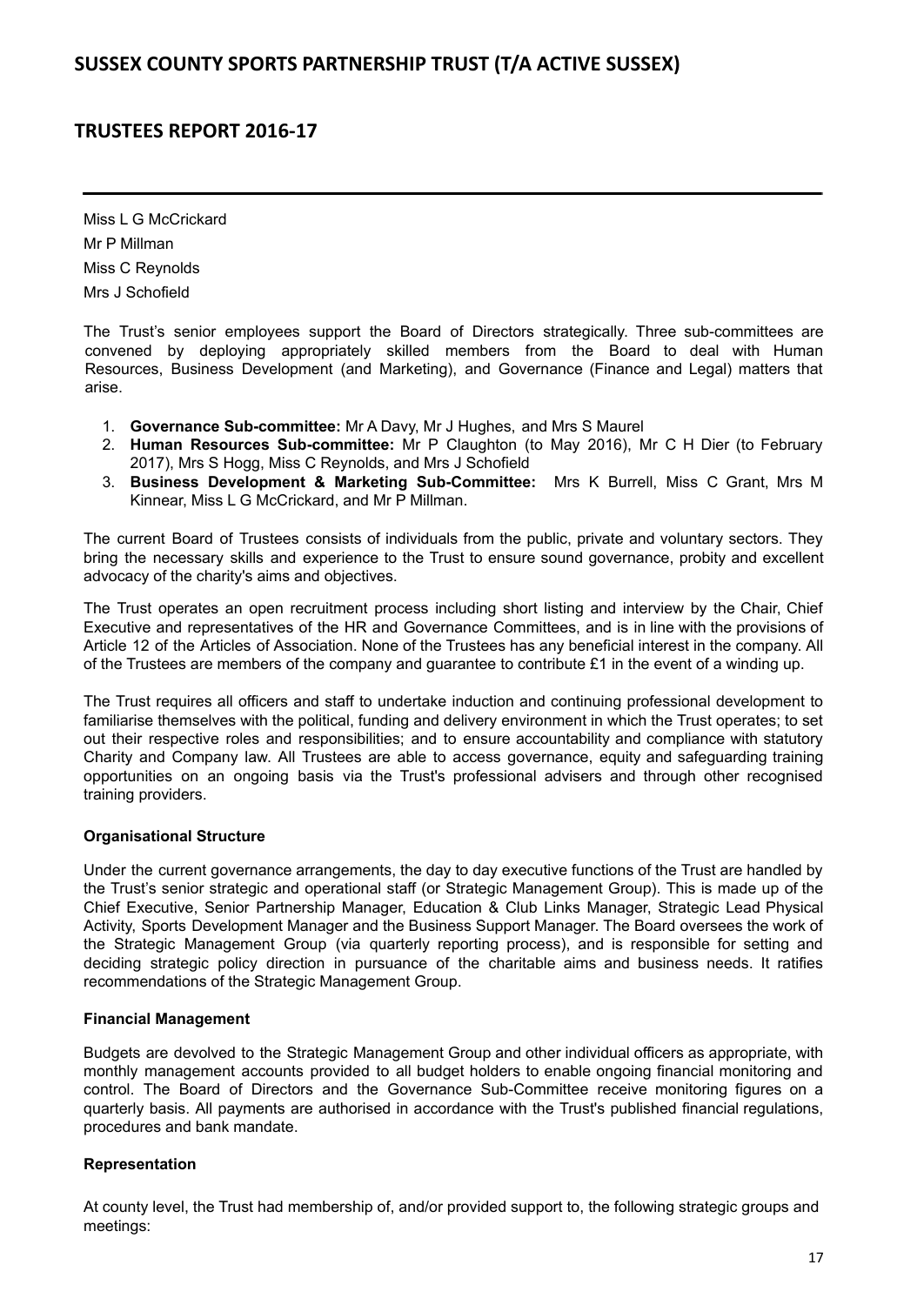# **TRUSTEES REPORT 2016-17**

- 1. Active Hastings Partnership Group
- 2. Active Rother Partnership Steering Group
- 3. Brighton & Hove Sport & Physical Activity Strategic Group
- 4. East Sussex Healthy Weight Partnership
- 5. East Sussex Youth Infrastructure Group<br>6. Local Organising Committee for the Sus
- Local Organising Committee for the Sussex School Games
- 7. Sussex Sports Disability Network
- 8. Sussex National Governing Body Forum
- 9. Sussex School Games Organisers Network

Regionally, Sussex is represented by the Trust on the following County Sports Partnership Network (CSPN), strategic groups:

- 1. Children & Young People
- 2. Physical Activity
- 3. National Governing Body Leads
- 4. Safeguarding Leads

Nationally, the Chief Executive continued her appointment as one of two Sport England nominated Directors, representing their interests on the Board London Sport. The Communication & PR Officer is a member of the National CSPN Communications Group. The Trust meets with its majority funder Sport England on a half-yearly basis to review progress

# **6 REFERENCE AND ADMINISTRATIVE DETAILS**

Under the current governance arrangements, the day-to-day executive functions of the Trust are handled by the Trust's principal staff or Management Group, made up of the Chief Executive (Mrs SFE Mason MBE), Senior Partnership Manager (Mrs S Johnston), Education & Club Links Manager (Ms J Ashworth), the NGB Development Manager (Inclusion), (Ms G Finlay), the Sports Development Manager (Mr A Statham) and the Business Support Manager (Mrs M Collier-Self).

The Board oversees the work of the Management Group (and those they line manage) via a quarterly reporting process, and is responsible for setting and deciding strategic policy direction in pursuance of the charitable aims and business needs. It ratifies recommendations of the Management Group.

## **Financial Management**

Budgets are devolved to the Management Group and other individual officers as appropriate, with monthly management accounts provided to all budget holders to enable ongoing financial monitoring and control. The Board and the Governance Sub-committee receive financial management accounts on a quarterly basis.

All payments are authorised in accordance with the Trust's published financial regulations, procedures and bank mandate.

## **Professional Services**

The following organisations provided services to the Trust during the reporting period:

# **● Accountancy & Audit**

Russell New Limited, The Courtyard, Shoreham Road, Upper Beeding, Steyning, West Sussex, BN44 3TN

## **● Banking** Barclays Bank PLC, Floor 27, Churchill Place, London, E14 5HP